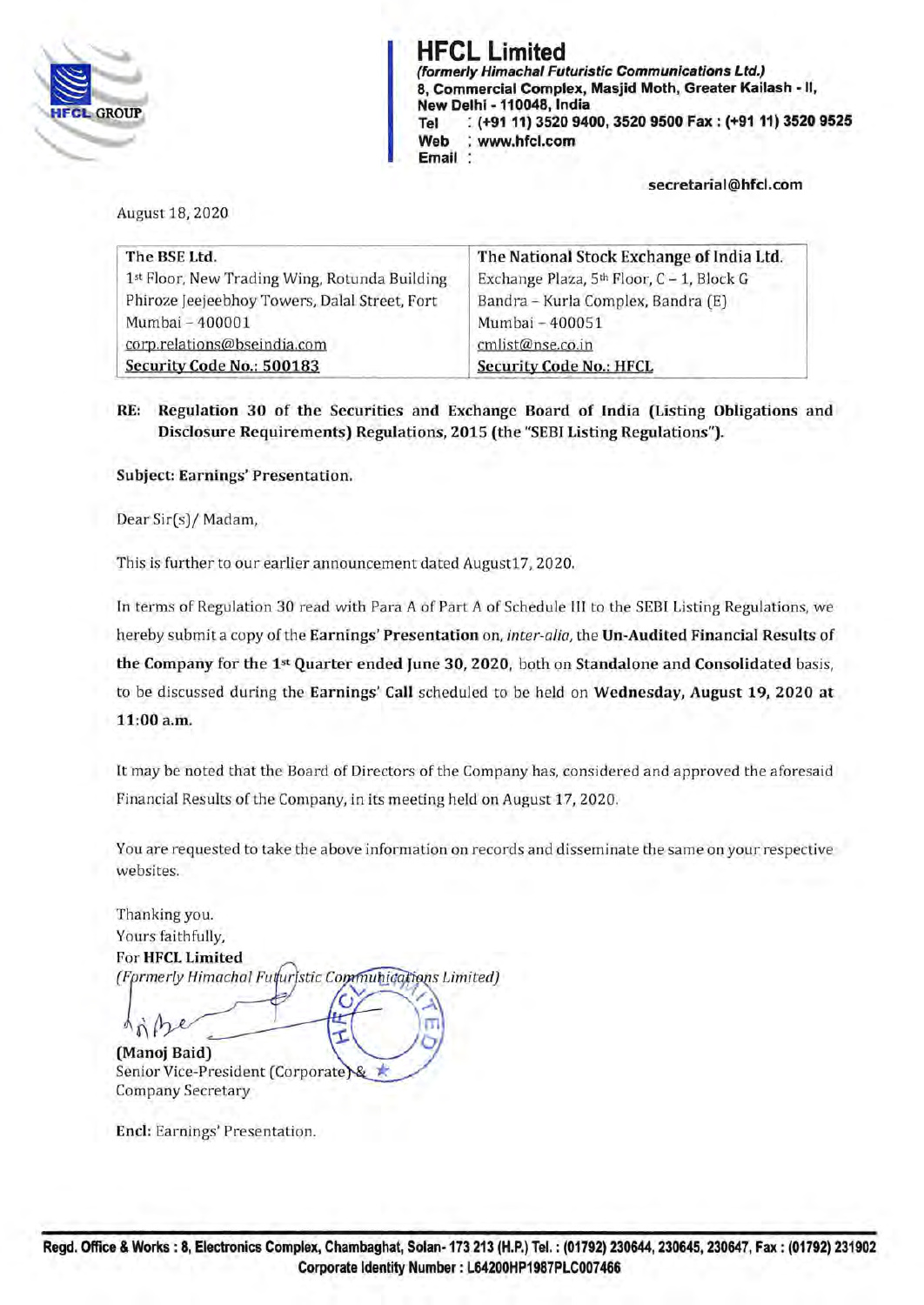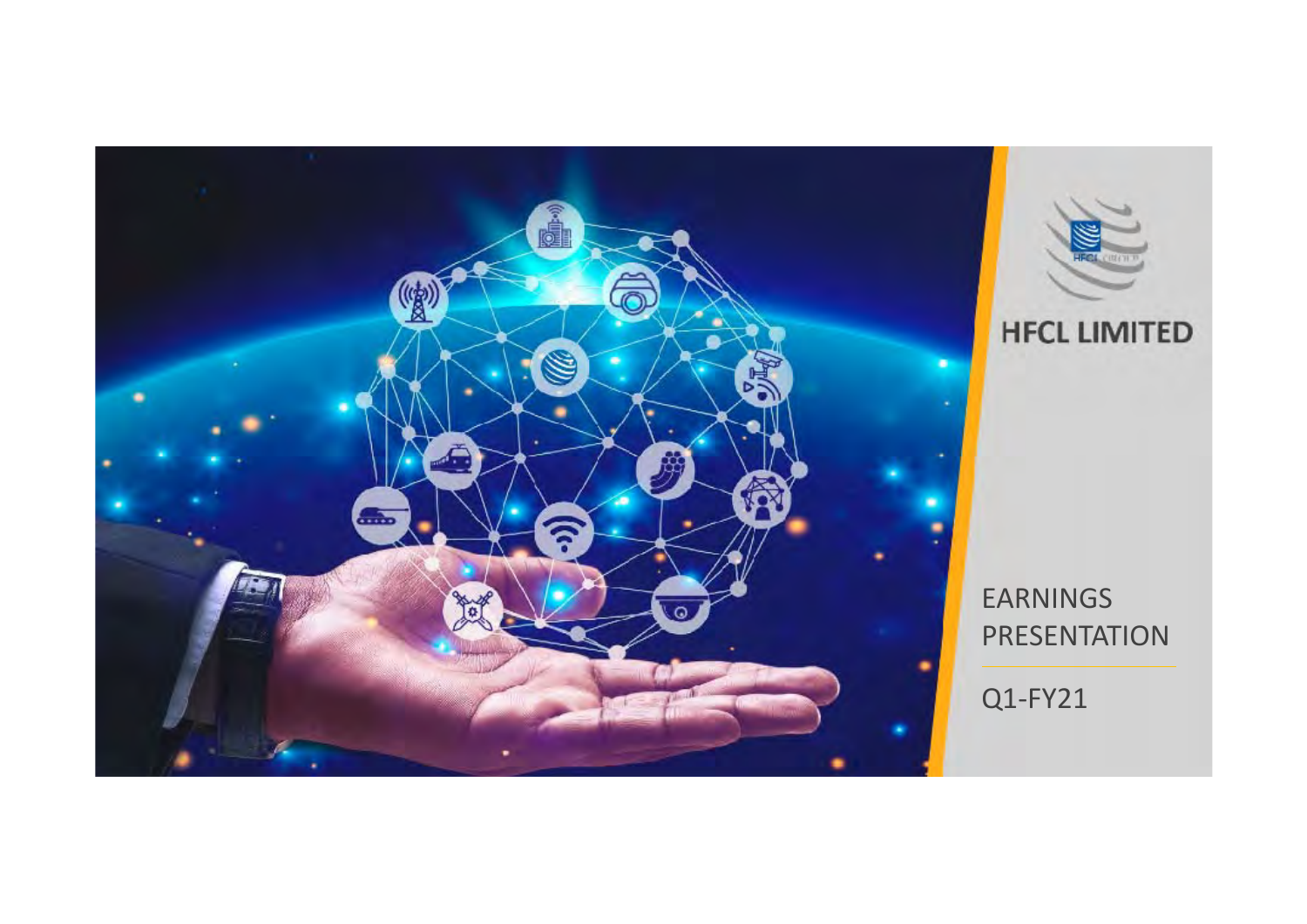### Company Overview

- HFCL Limited (formerly known as Himachal Futuristic Communications Limited) is <sup>a</sup> Leading Technology Enterprise connecting the world with fully integrated communication network solutions and specialized services.
- • The Company manufactures Optical Fiber, Optical Fiber Cables (OFC) and high end transmission and access equipment catering to different verticals and customers like telecom service providers, railways, defence and security & surveillance projects.
- The Company's in‐House Centre for Excellence in Research located at Gurgaon along with invested R&D Houses and other collaborators at different locations in India and Abroad, innovate futuristic range of technology products and solutions with talented human intelligence.
- HFCL has fully integrated world class manufacturing facilities at five locations across India to produce wide range of cost competitive new technology products and solutions with proven edge over its peers.
- The Company exports to customers across the world to more than 40 countries.

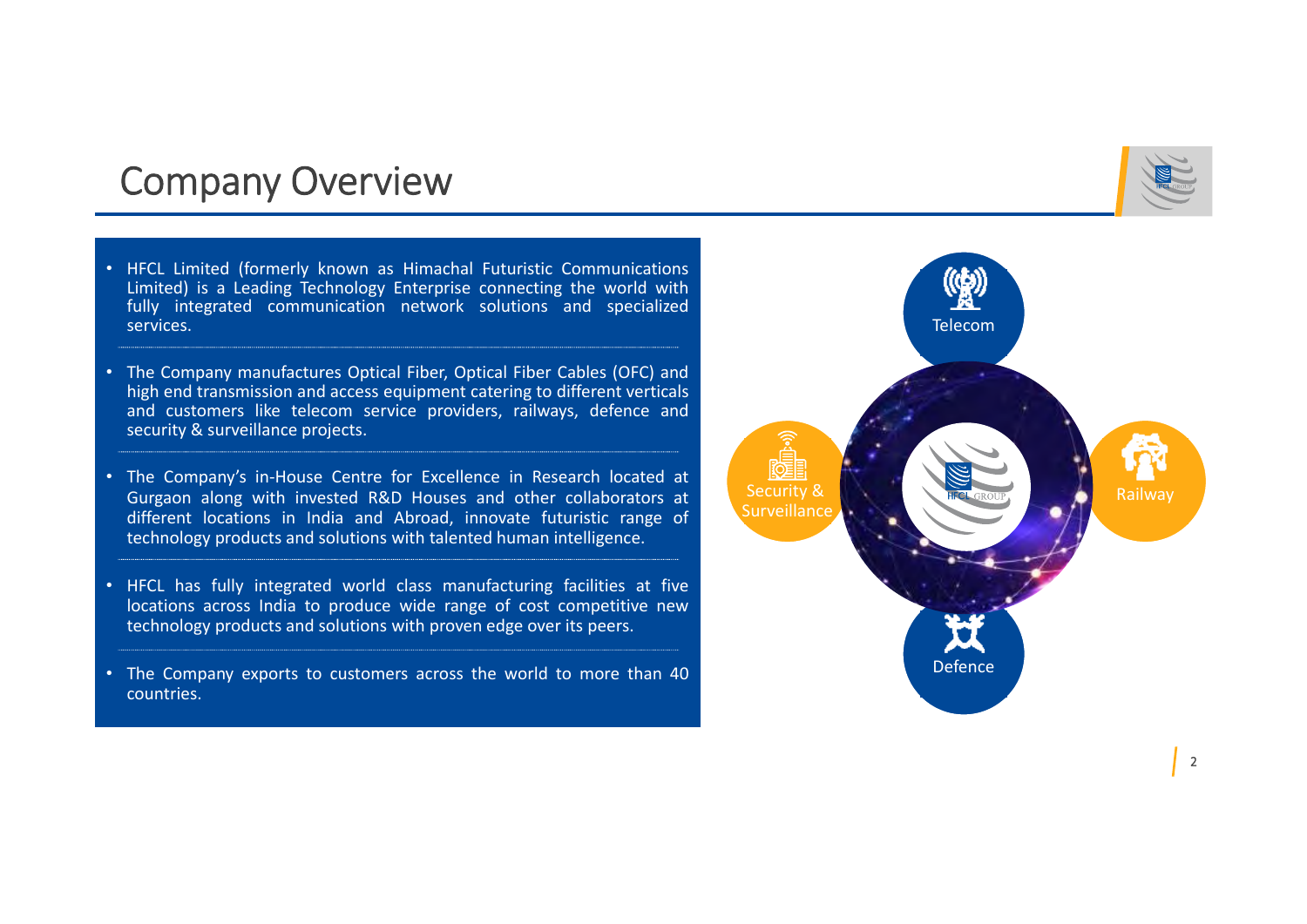## Portfolio of Products





- Aerial Cables
- Armoured / Unarmoured Cables
- FTTx Cables
- Duct / Micro Ducts
- Micro Module Cable
- ADSS Cables
- Ribbon Cables
- Premises Distribution Cables
- CPRI Cables

### **PASSIVE INTERCONNECT SOLUTIONS**

- Cable Assemblies
- Indoor/Outdoor Cabinets
- Splitter Modules
- Joint Closure
- FTTH & Aerial cable assemblies
- EWIS for Defence and Aerospace Automotive

**OPTICAL FIBER**



### **TELECOM PRODUCTS**

- Wi‐Fi Network Products
- Microwave Radios
- Cloud‐based Management Platform
- Telecom Power Systems
- LTE BSS Equipment

### **UNDER DEVELOPMENT**

- Routers and Switches
- Intelligent Antenna Systems



### **DEFENCE PRODUCTS**

• High Capacity Radio Relay

### **UNDER DEVELOPMENT / TESTING**

- Software Defined Radios
- Ground Surveillance radar
- Electro Optic Devices
- Electronic Fuses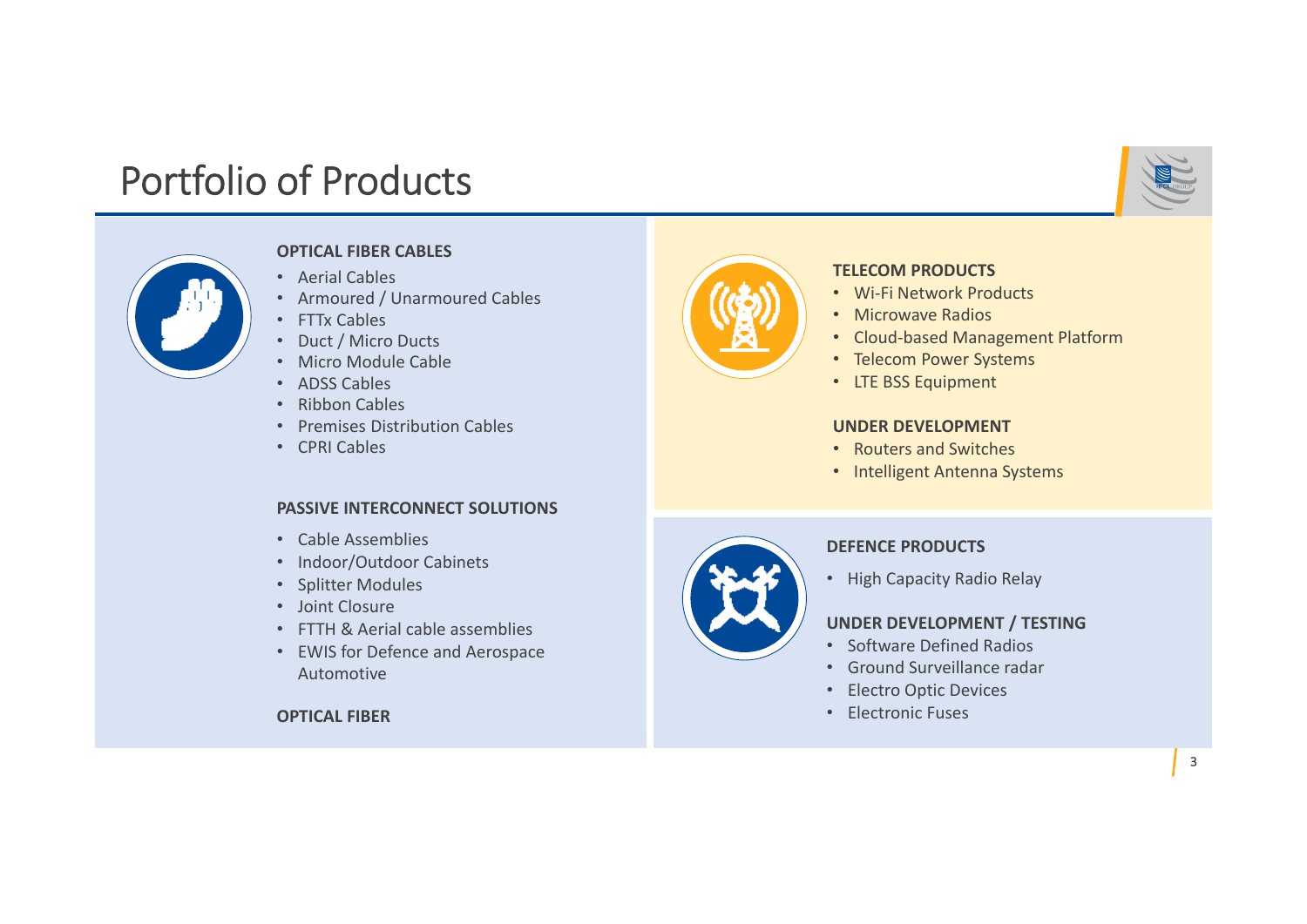## Portfolio of Network Solutions



### **TELECOMMUNICATION NETWORK**

- OFC Network
- FTTx Network
- Mobile Network
- Broadband Access & Wi‐Fi Network
- Radio backhaul Network



#### **RAILWAY COMMUNICATION NETWORK**

- Turnkey solution for Mainline Railway Telecom Network
- • Turnkey solution for Metro Railway Telecom Network
- Integration of Signalling & Telecom Network



### **DEFENCE COMMUNICATION NETWORK**

- OFC Network
- Optical Transport Network
- Fiber Monitoring & Management System
- Microwave Radio Network
- IPMPLS Network



### **BORDER & PERIMETRIC SECURITY SYSTEM**

- Perimeter Security System for critical Infrastructure
- Smart Border Management System
- Gate Management System
- Smart & Safe City Solution
- Command & Control Centre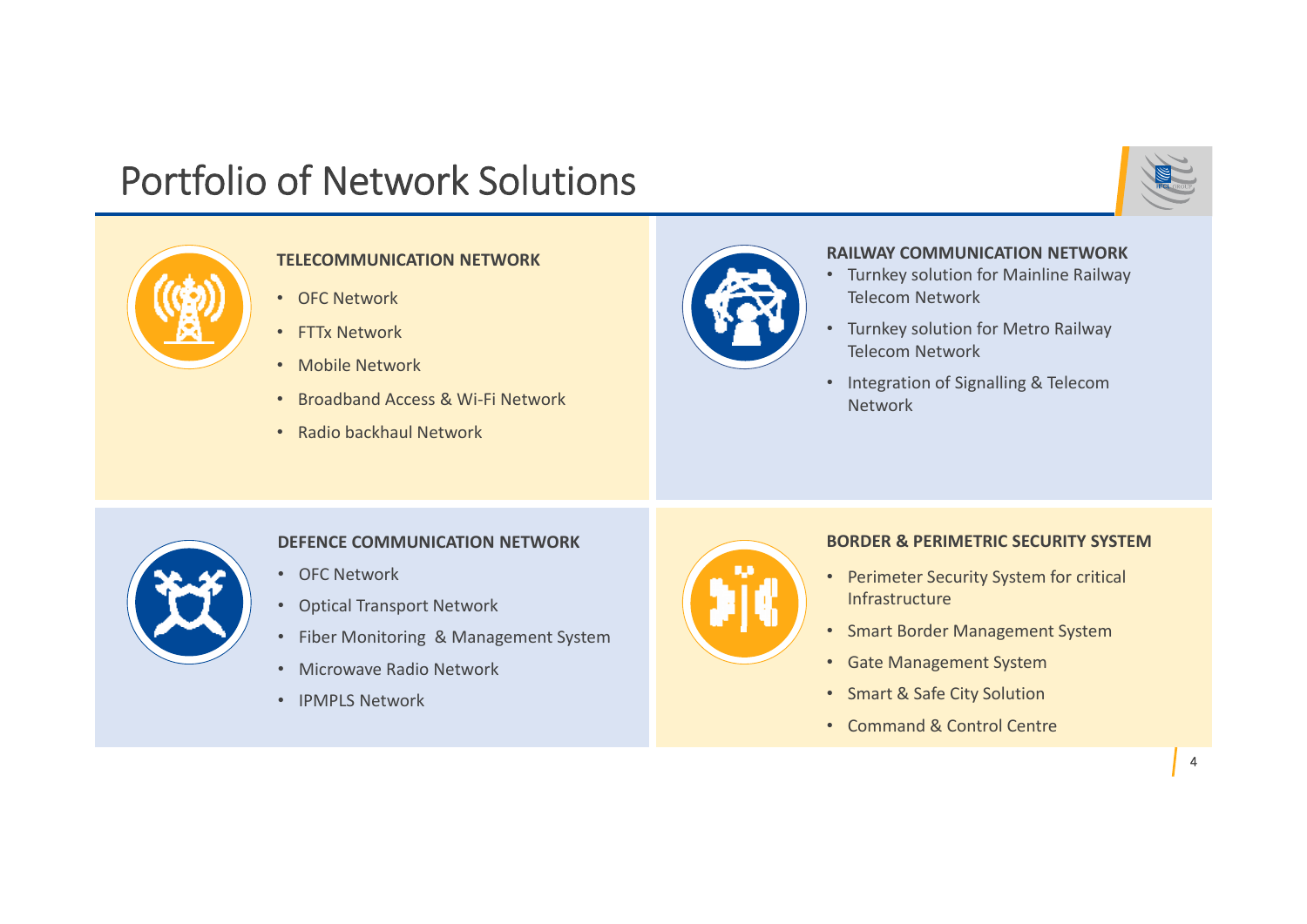## Manufacturing Facilities



**OFC Manufacturing** Verna, Goa **Capacity:** 8m fkm



**Telecom Equipment Manufacturing** Solan, Himachal Pradesh



**OFC Manufacturing** Chennai, Tamil Nadu **Capacity:** 10.5m fkm



**FRP Rods, IFGR, ARP Manufacturing**  Hosur, Tamil Nadu **Capacity:** FRP Thermal ‐ UV 7,66,800 kms/ IGFR ‐ 22.50 MT/ARP 1,80,000 kms



**Optical Fiber Manufacturing** Hyderabad, Telangana **Capacity: Optical fiber - 6.4m fkm**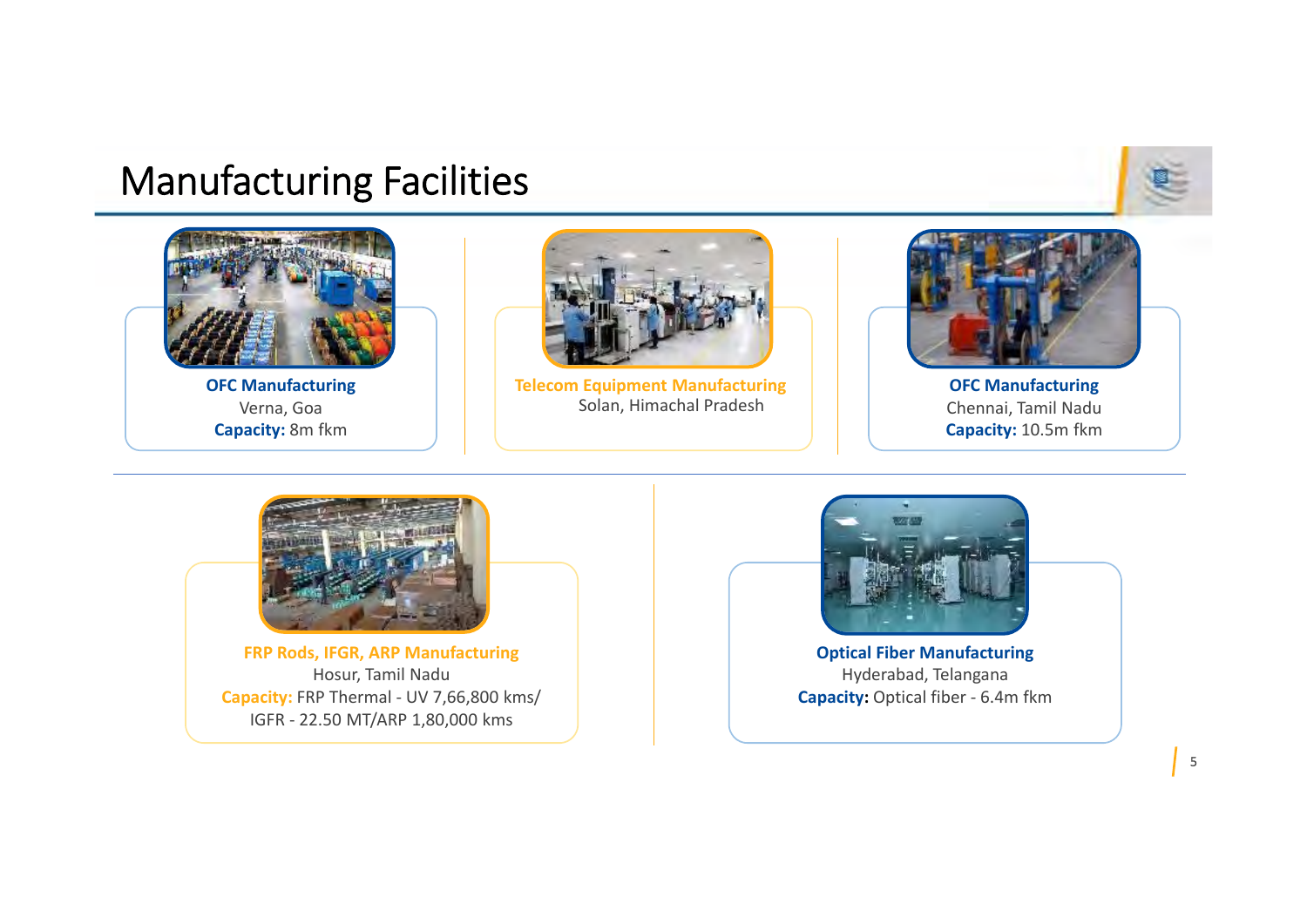## Centre for Excellence in Research

#### **EMPOWERING INNOVATION, INTRODUCING NEW TECHNOLOGIES**



**Team :** Large pool of technocrats with proven track record having International experience and business know‐how

**Expertise :** Design & Development including System Engineering and Product design, Hardware & Software development, Mechanical design and providing end to end solution for Telecom, Defence, Railways and Security & Surveillance.

#### **OPTICAL FIBER CABLES**



**Developed :**

- Micromodule Cable 12F‐288F.
- •Steel Armored Micromodule Cable
- Ribbon Cable upto 2004F
- Higher Fiber Count Ribbon Unitube Cable
- Air blown cable ,compatible for extreme low temp.

#### **Under Development :**

- Higher Fiber Count Micromodule Cable (432‐864F)
- Dry & Lower Diameter Micro modules cables‐ Upto 96F
- Dry Ribbon Cable Up to 288F
- Spider Web Ribbon Cable (1734F‐3456F)
- Mini Drop Cable
- Hybrid Cable
- Tactical Cable (For Defense Application)

#### **STRATEGY**



- Promote In-house R&D & Innovation
- Co‐innovate with other R&D Houses
- •In‐organic growth by acquiring R&D Houses at early stage
- • Vision to develop products which can be sold globally and can be bench marked with other leading global manufacturers
- Focus on developing cost effective next generation products and solutions with own IPR

#### **TELECOM PRODUCTS**

#### **Developed :**

- Wi‐Fi Network Products
- Microwave Radios
- Cloud Based Management Platform

#### **Under Development :**

- Routers & Switches
- Intelligent Antenna Systems

#### **DEFENCE PRODUCTS**



• High Capacity Radio Relay

#### **Under Development :**

- Software Defined Radios
- Ground Surveillance Radar
- Electro Optic Devices
- Electronic Fuses

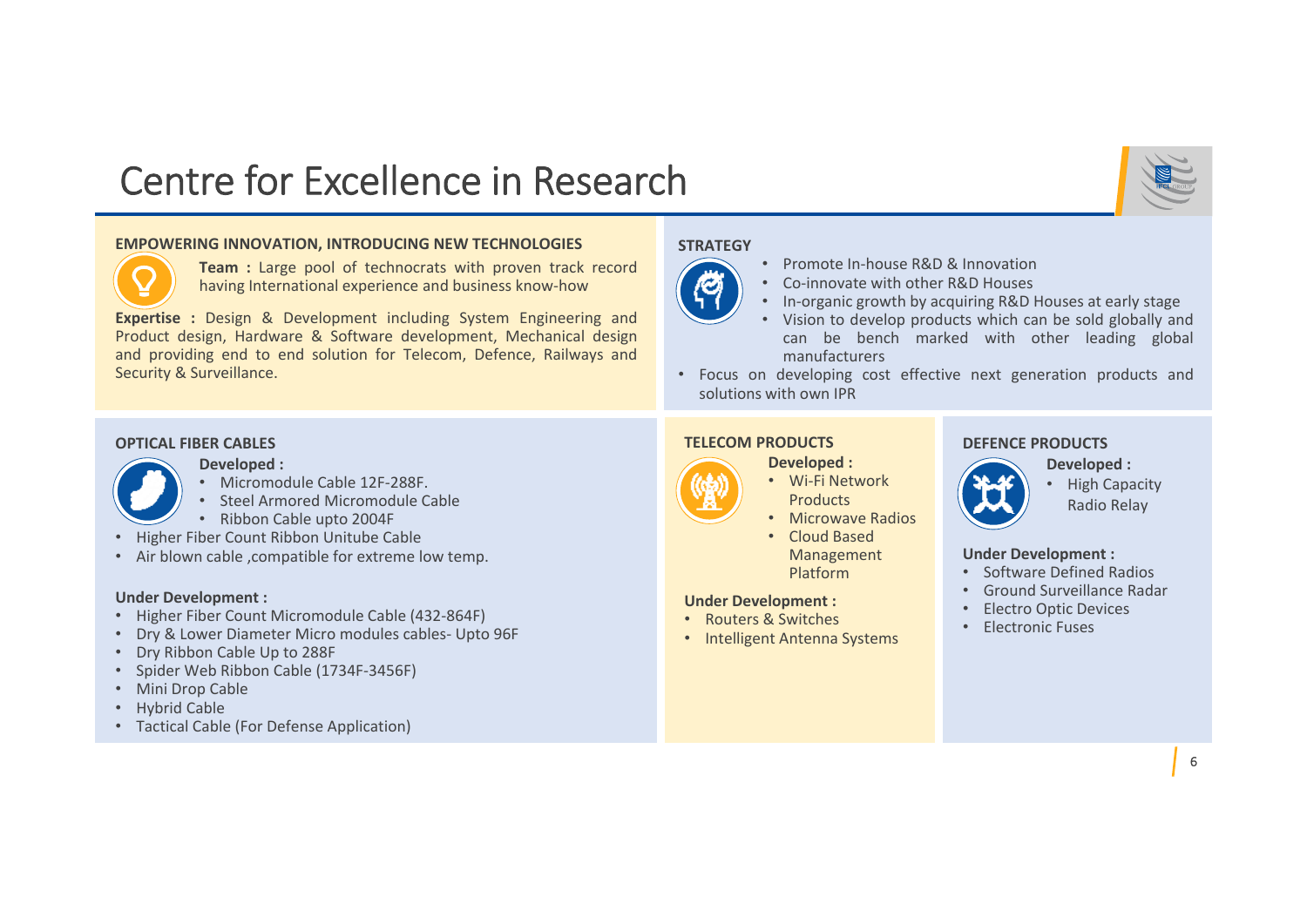## Recently launched WiFi Technology

### **Globally benchmarked, Next Generation Wi‐Fi Technology products and solutions**

- IO is <sup>a</sup> platform that aims to bring in efficiency and intelligence to mobility and assist global citizens to use the most advanced Wi‐Fi technology products & solutions while keeping <sup>a</sup> sharp focus on security and safety
- Fully designed, developed and manufactured in India with full IPR ownership residing with the Company
- Ready to meet the enormous global and Indian Wi‐Fi network demand
- IO Networks are globally benchmarked with features of Next-Gen technologies across all products with flexibility to be customised
- Major Global Certifications in place
- Already making breakthrough with orders coming in from prestigious telecom operators

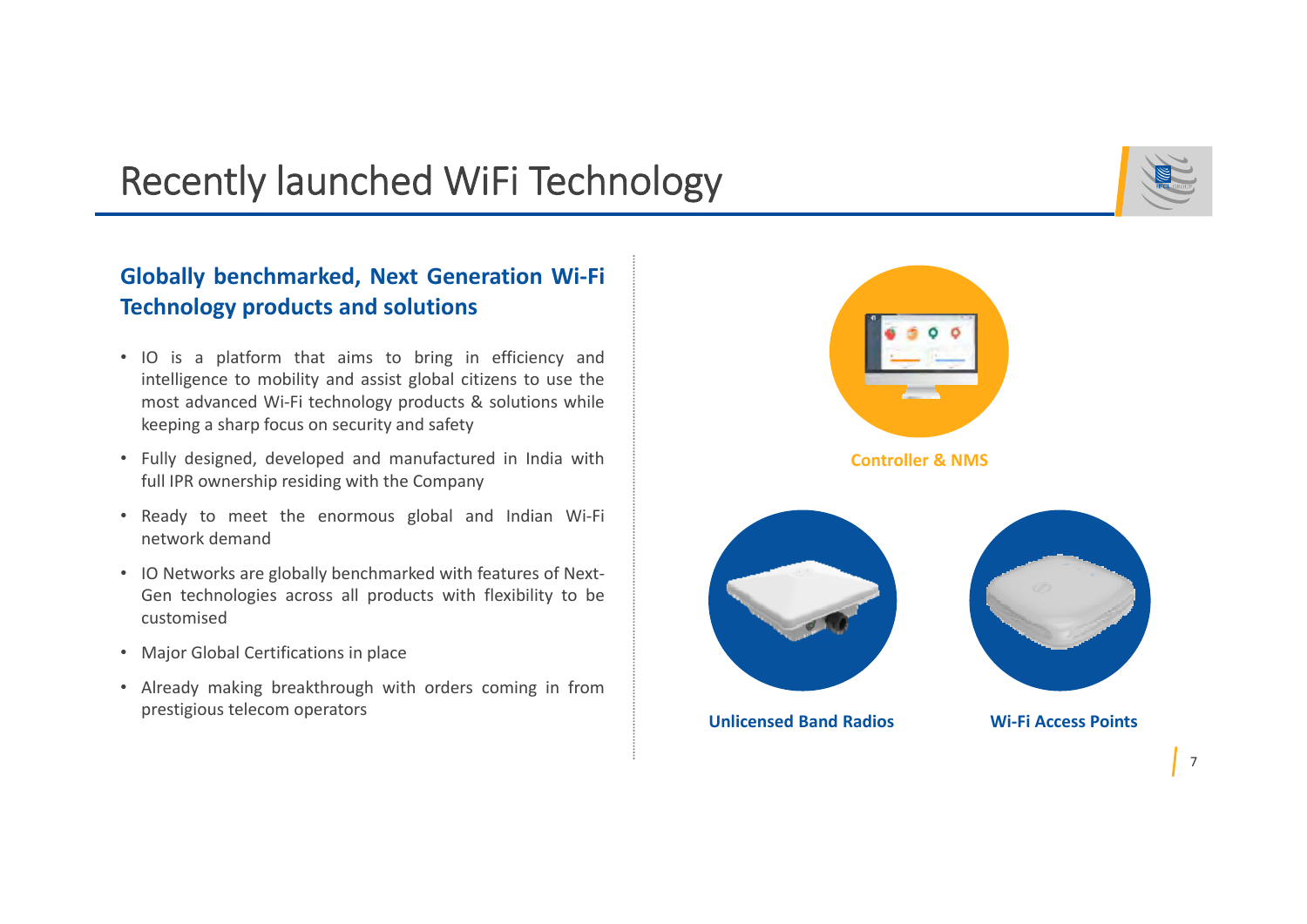## Key Customers



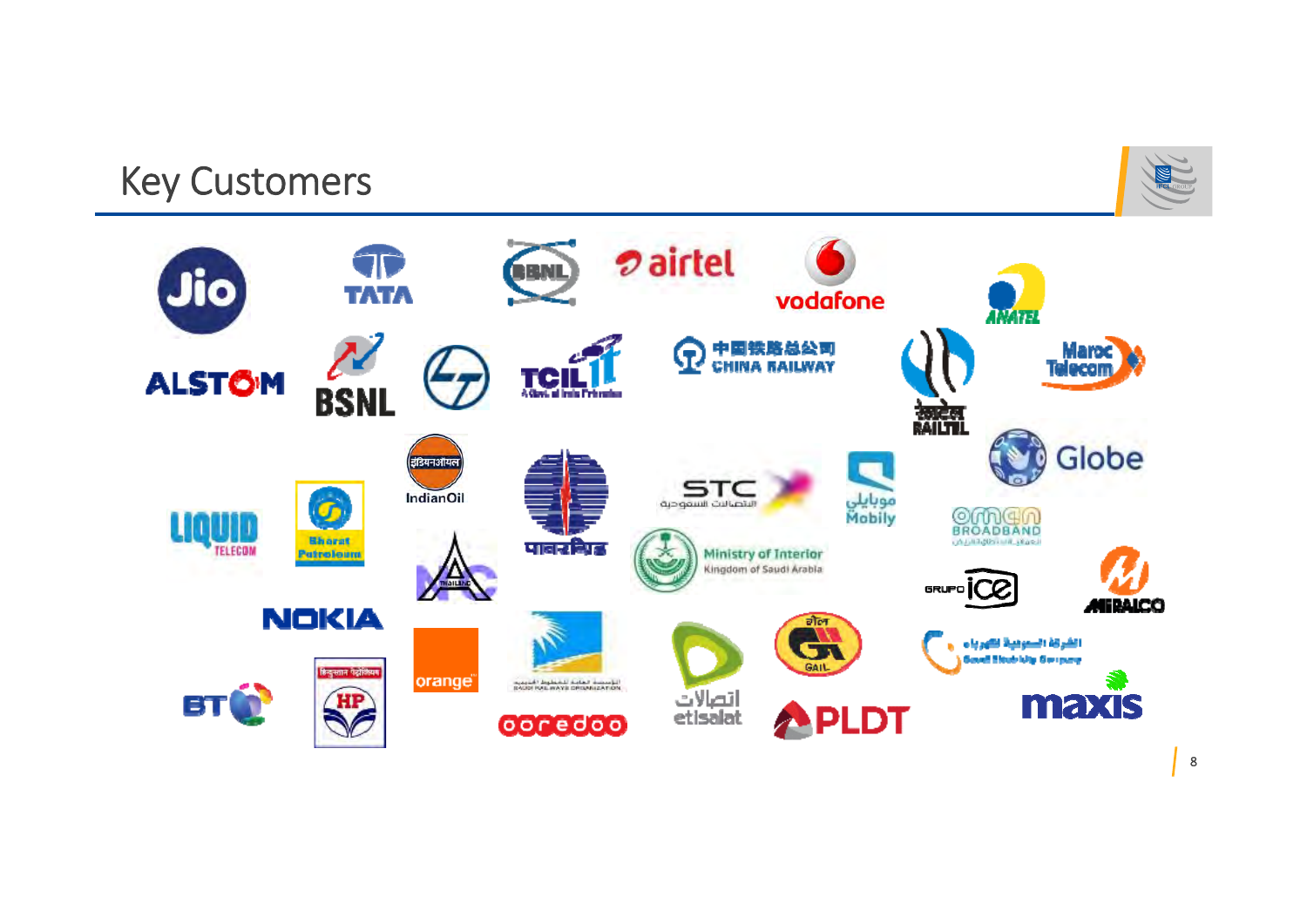## Global Customers

• Hungary • Poland • UK• Italy • Slovenia • Spain • Switzerland • Albania• Greece





#### **EUROPE**

- Ireland
- Bosnia and Herzegovina
- Latvia
- Lithuania
- Croatia
- Czech Republic
- Macedonia
- France
- Germany
- **AMERICAS**
- Brazil
- Canada
	- Mexico• Peru
- Georgia
- Costa Rica
- United States
- 
- Ukraine
- Singapore
- Sri Lanka

**AUSTRALIA, ASIA**

• Burma (Myanmar)

• Bangladesh • Bhutan

Malaysia • Nepal • Thailand • Philippines

- Iran
	- Kuwait
	- Cyprus
	- Mauritania
	- Morocco
	- Egypt
	- Oman
	- Qatar
	- UAE
	-
	- Saudi Arabia
	- Somalia
- **AFRICA**
- Kenya
- Nigeria
- South Africa
- Rwanda
- Tanzania
- Uganda
- Zimbabwe

9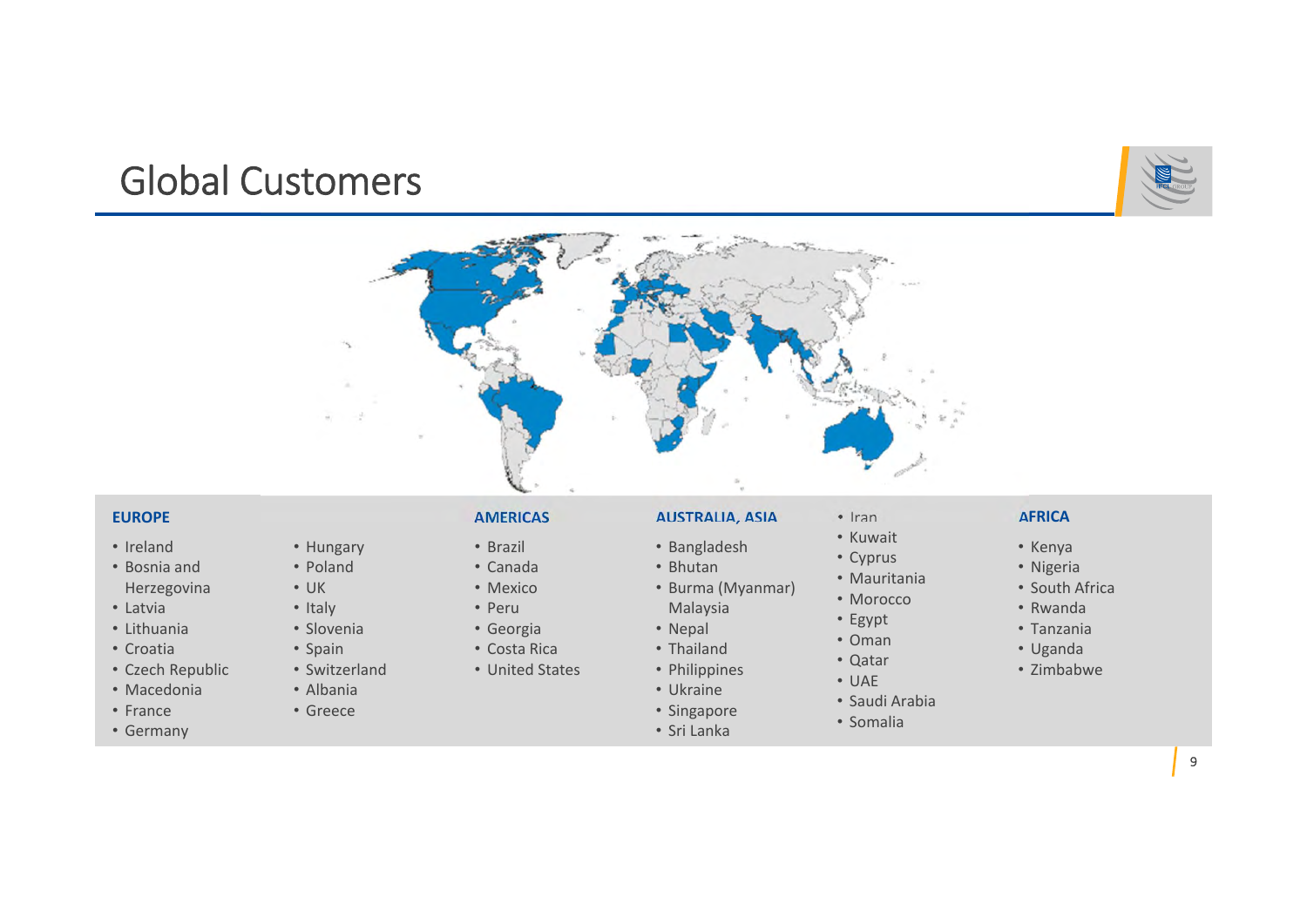# Current Order Book of ~INR 8,135 Cr provides visibility





### **Total Order book of ~INR 8,135 Cr as on 30 June, 2020**

Prestigious orders for supply and services spread across all business verticals ‐ telecom, defence, railways, security & surveillance

| $\sim$ 2.1 times      | <b>O&amp;M Contracts</b> |  |
|-----------------------|--------------------------|--|
| FY20 revenue          | worth ~INR 1,573 Cr      |  |
| <b>Strong Earning</b> | Ensuring high margin     |  |
| <b>Visibility</b>     | revenues YoY             |  |

÷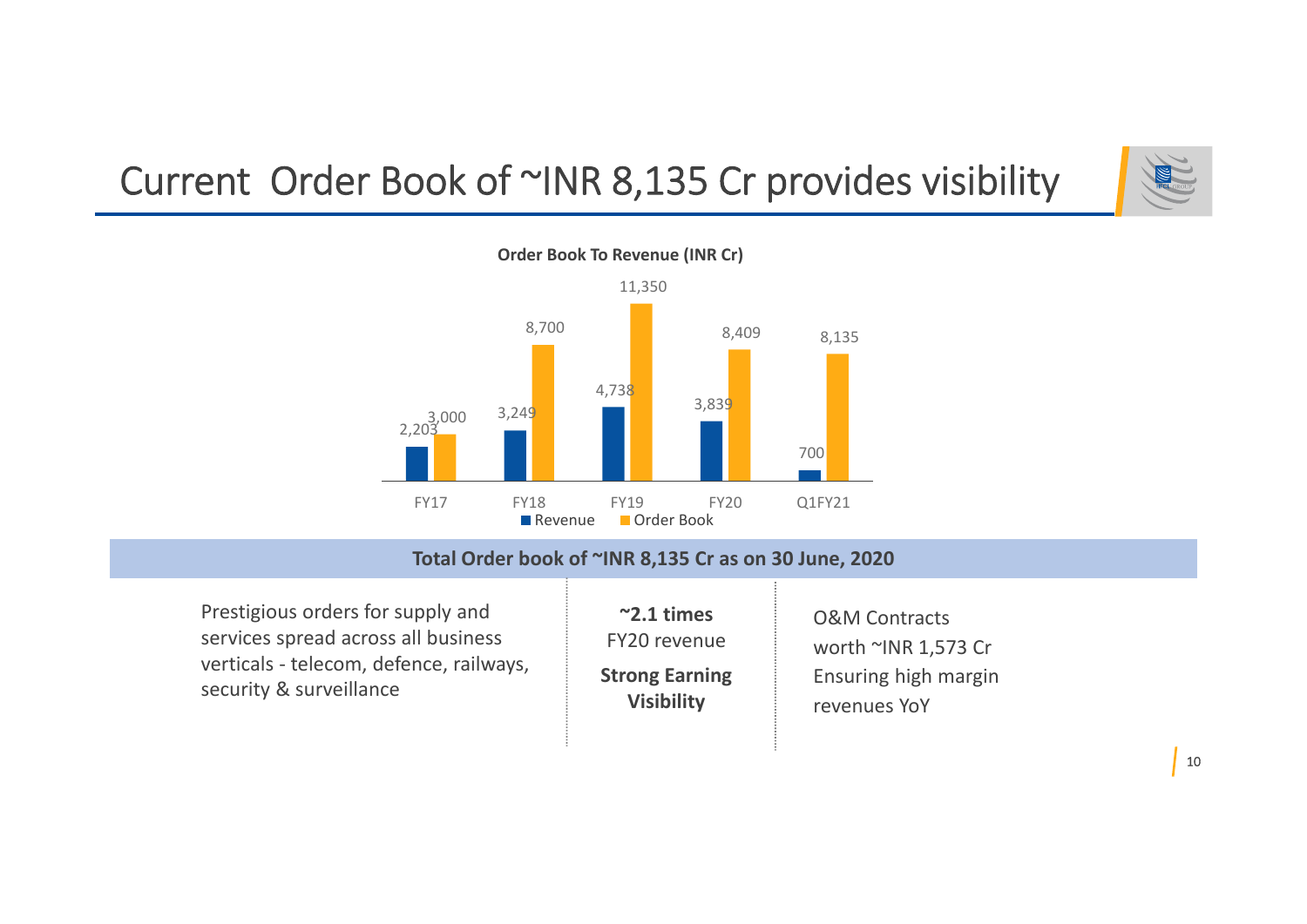## Industry Opportunities

#### **TELECOM**



- • **5G, M2M, IoT** shall require extensive fiberisation making the networks more denser and deeper where about 70%‐80% towers shall be required to be fiberised
- **FTTH** shall become dominant for broadband dream
- **Govt. Initiatives** like Digital India, BharatNet, Defence Communication, Wi‐Fi, Railways, Smart Cities etc. will propel demand for communication infra. New Digital Communication Policy sets aggressive targets

#### **DEFENCE**



- • Government has set the goal to reduce Imports from 65% to 30%
- • Defence Procurement Procedure has been amended to encourage participation by domestic players
- Defence projects the export of INR 35,000 crores by 2025
- Policy measures will lead indigenous manufacturing of Electronic Fuses, Electro Optical Devices, Radar, Electronic Warfare and communication equipment etc.

#### **RAILWAYS**



- • New rail lines shall also deploy next generation telecom and signaling systems
- • Indian Railways would spend huge amount over the next few years

#### **SECURITY & SURVEILLANCE**



- Smart cities & City surveillance , Perimeter security of critical infrastructure and Artificial Applications into surveillance present <sup>a</sup> promising opportunity
- High speed Communication technology shall play <sup>a</sup> key role with open data and end‐to‐end security
- OFC Connectivity being telecom backbone forms an essential part
- The rapid advancement in surveillance technologies are going to completely redefine the security functions

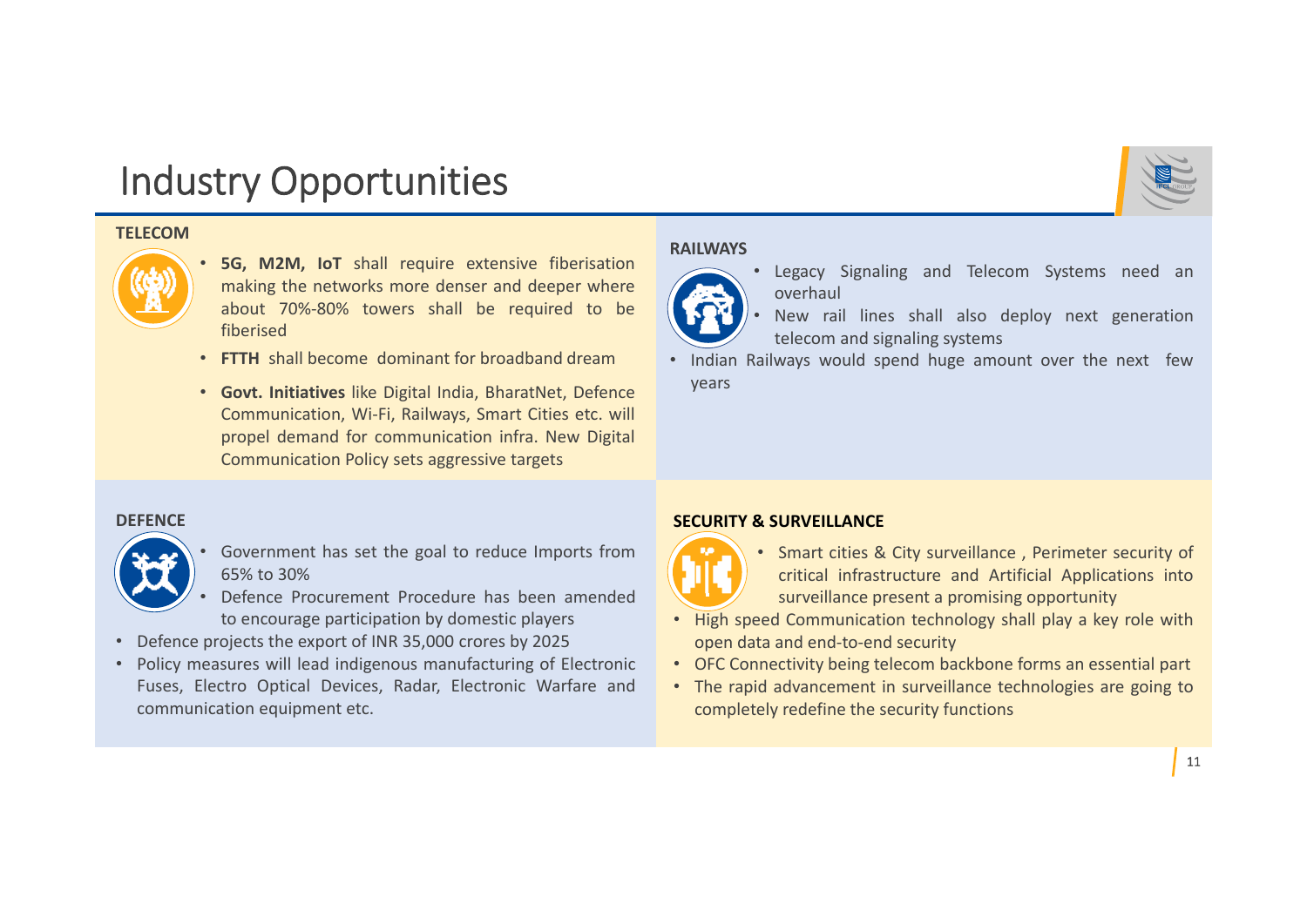

#### **Leadership** Established leader in providing fully integrated solutions in building Communication Networks for solutionsPublic, Defence, Railways and other sectors**Healthy Order Pipeline Research & Development** Strong Team of R&D professionals continues to  $\epsilon$ accelerate and bring in cost competitive new  $\Rightarrow$ margin O&M Contracts technology solutions with significant margins **Comfortable Debt Equity** Comfortable D/E of 0.43x with credit rating of A‐ sustainable growth

#### **Massive Business Opportunity**

Stands benefitted with massive business opportunity across all its business verticals

### **Strategic Partnerships**

Long standing association with marquee customers

## Value Proposition

**Agile Portfolio of Products and Solutions** Offers agile portfolio of products and

## Order book of INR 8,135 Cr provides earning visibility and comprises of INR 1,573 Cr high

### **Global & Diverse Customer Base**

Diverse Customer Base across geographies and all verticals of operations ensure

### **World Class Manufacturing Facilities**

State of the Art Manufacturing Facilities capable to deliver latest technology products and solutions

### **New Business Initiatives**

Developing new products for Telecom and Defence. Promising opportunities in Railways, Security & Surveillance.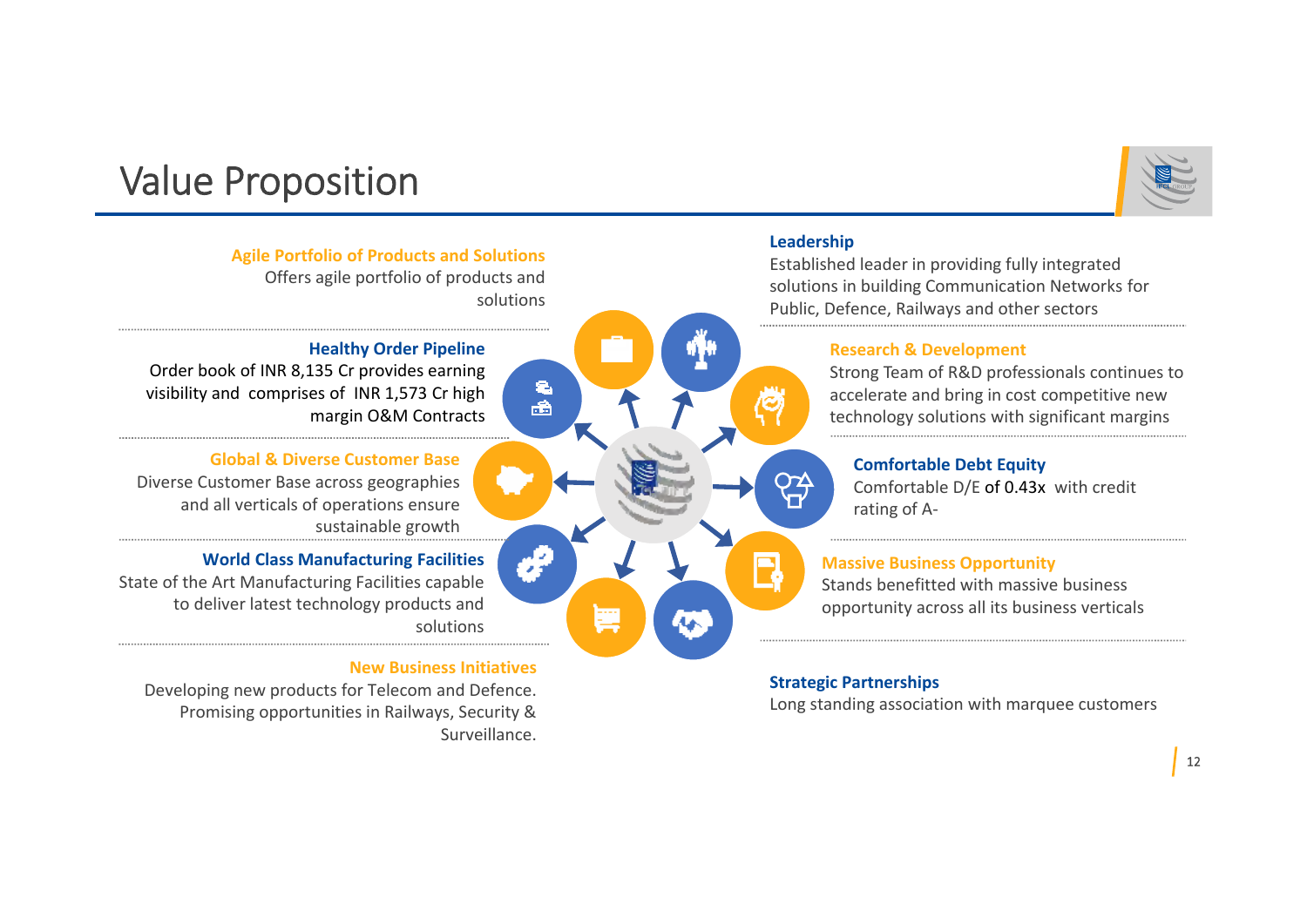## Growth Strategy

### **Produce Technology Solutions with competitive capabilities for diverse and expanded Customer Base**

### **Guided towards creating Shareholders' Value with strong Fundamentals for sustained Growth**

• Our Centre for Excellence in Research alongwith Invested R&D Houses and Collaborators at different locations in India and Abroad are working on development of new age technologies.

•

•

- We can leverage on State of the Art Manufacturing and network solution capabilities with proven track record to provide end to end solutions covering all aspects of value chain for any network solution
- We have worldwide customers and focus on expanding exports

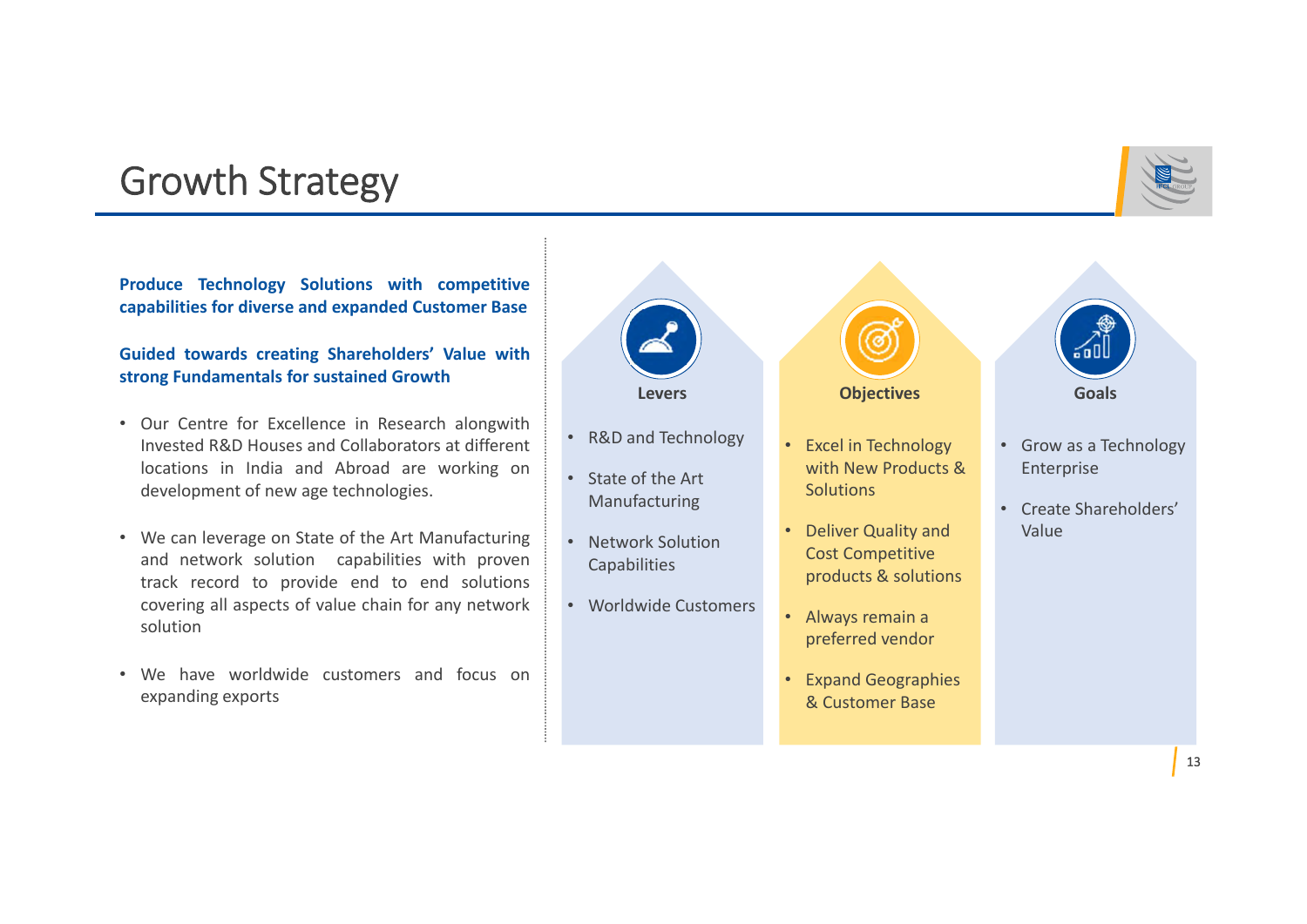



Financial Overview

Q1‐FY21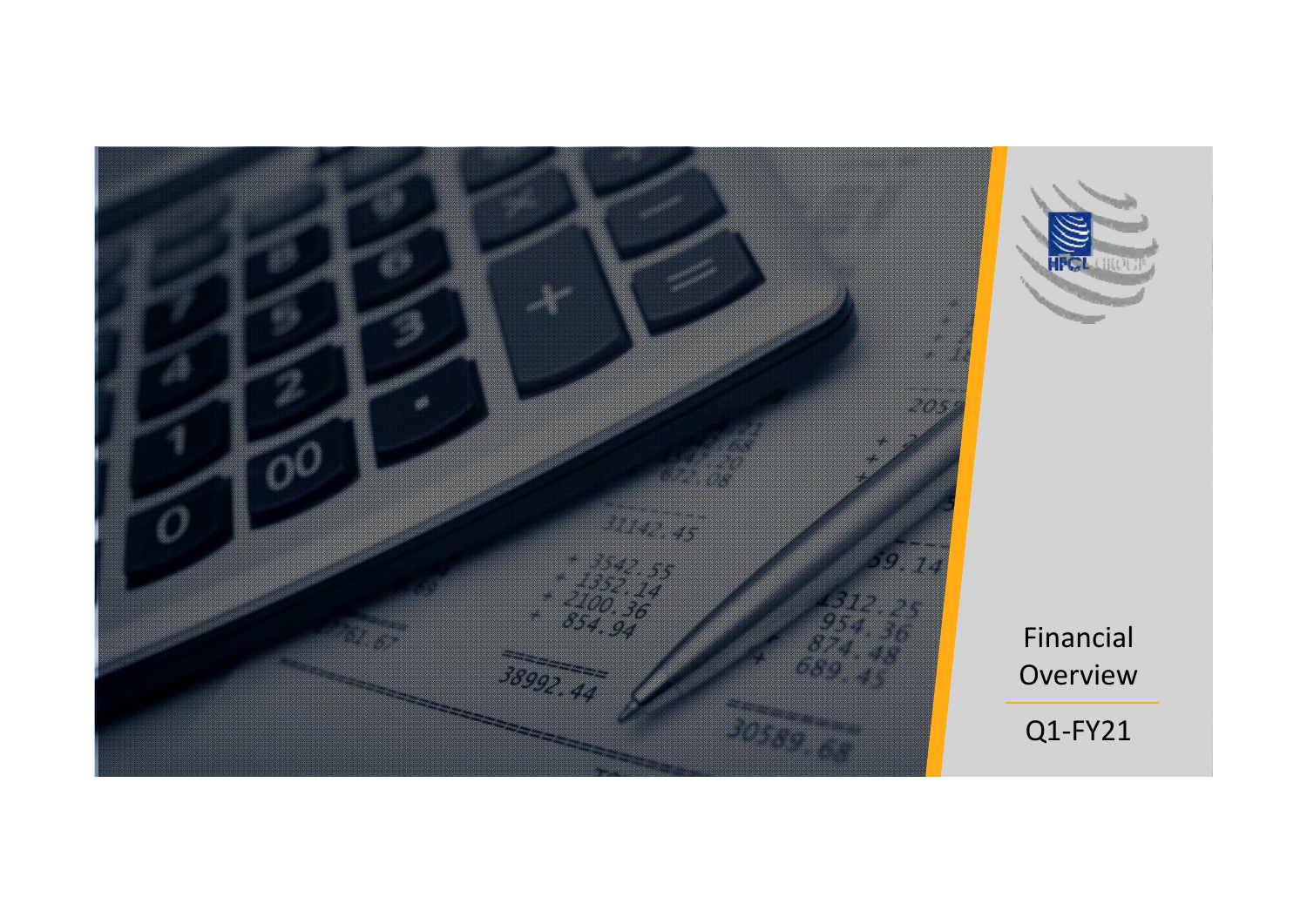## Q1‐FY21 Key Highlights ‐ Consolidated

- 0 Unusual quarter marked with production side constraints. The results, therefore are hardly comparable.
- $\bullet$ No significant impact on our capital and financial resources
- 0 Aggressive cost optimization measures initiated
- $\bullet$  Short Term Liquidity Stress due to elongated operating cycles. However, required measure taken to maintain adequate working capital
- Ō Order book remained intact with zero cancellations
- 0 Accelerated innovation for ensuring sustainable growth
- $\bullet$ 20% of the Promoters Holding was released from pledge

### **Q1‐FY21 Financial Highlights (Consolidated)**

| <b>Total Income</b> | <b>EBITDA</b>      | <b>EBIDTA Margins</b> |
|---------------------|--------------------|-----------------------|
| <b>INR 7,037 Mn</b> | <b>INR 833 Mn</b>  | 11.84%                |
| - 47.8% YoY         | $-57.1\%$ YoY      | - 256 Bps<br>YoY      |
| <b>PAT</b>          | <b>PAT Margins</b> | <b>Diluted EPS</b>    |
| <b>INR 214 Mn</b>   | 3.04%              | <b>INR 0.17</b>       |
| $-81.7\%$ YoY       | - 564 Bps<br>YoY   | -80.2% YoY            |

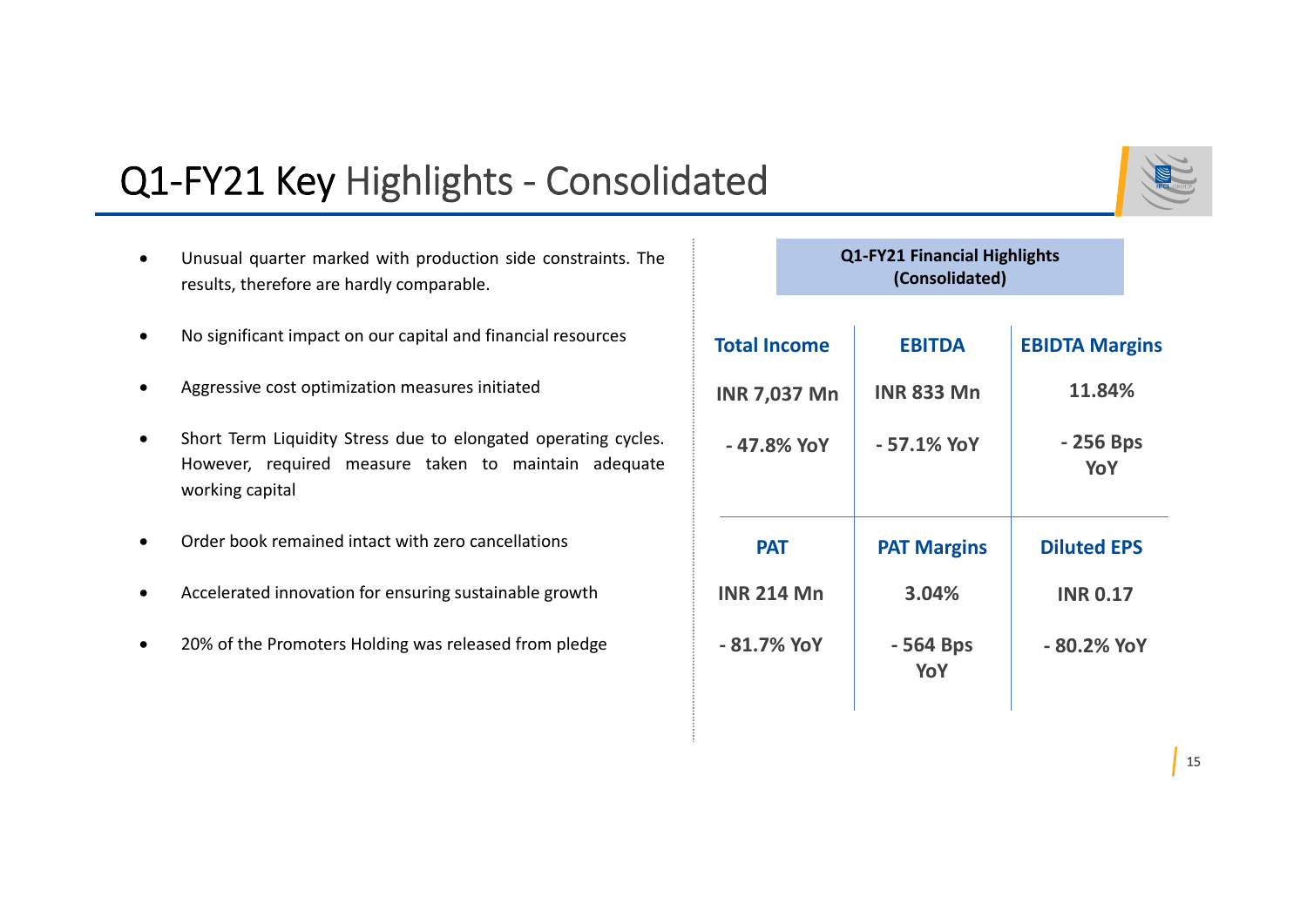## Q1‐FY21 Consolidated Income Statement



| <b>Particulars (INR Mn)</b>                                   | Q1-FY21 | <b>Q4-FY20</b> | <b>Change Q-o-Q</b> | <b>Q1-FY20</b> | <b>Change Y-o-Y</b> |
|---------------------------------------------------------------|---------|----------------|---------------------|----------------|---------------------|
| <b>Revenue from Operations</b>                                | 6,998   | 6,632          | 5.5%                | 13,427         | (47.9)%             |
| Other Income                                                  | 39      | 49             | (20.4)%             | 63             | (38.1)%             |
| <b>Total Income</b>                                           | 7,037   | 6,681          | 5.3%                | 13,490         | (47.8)%             |
| <b>Total Expenses</b>                                         | 6,204   | 5,918          | 4.8%                | 11,548         | $(46.3)\%$          |
| <b>EBITDA</b>                                                 | 833     | 763            | 9.2%                | 1,942          | (57.1)%             |
| <b>EBITDA Margin (%)</b>                                      | 11.84%  | 11.42%         | 42 Bps              | 14.40%         | (256) Bps           |
| Depreciation                                                  | 161     | 149            | 8.1%                | 88             | 83.0%               |
| <b>Finance Cost</b>                                           | 375     | 333            | 12.6%               | 277            | 35.4%               |
| Share of net profits of JV's accounted using equity<br>method |         |                | <b>NA</b>           | (3)            | <b>NA</b>           |
| <b>Exceptional Items</b>                                      | (5)     |                | <b>NA</b>           |                | <b>NA</b>           |
| <b>PBT</b>                                                    | 292     | 281            | 3.9%                | 1,574          | (81.4)%             |
| <b>PBT Margin (%)</b>                                         | 4.15%   | 4.21%          | $(6)$ Bps           | 11.67%         | (752) Bps           |
| Tax                                                           | 78      | 194            | $(59.8)\%$          | 403            | $(80.6)\%$          |
| <b>Profit after Tax</b>                                       | 214     | 87             | 146.0%              | 1,171          | (81.7)%             |
| <b>PAT Margin (%)</b>                                         | 3.04%   | 1.30%          | <b>174 Bps</b>      | 8.68%          | (564) Bps           |
| Other Comprehensive Income                                    | 12      | 10             | 20.0%               | 6              | 100.0%              |
| <b>Total Comprehensive Income</b>                             | 226     | 97             | 133.0%              | 1,177          | $(80.8)$ %          |
| EPS (Diluted INR)                                             | 0.17    | 0.04           | 325%                | 0.86           | $(80.2)\%$          |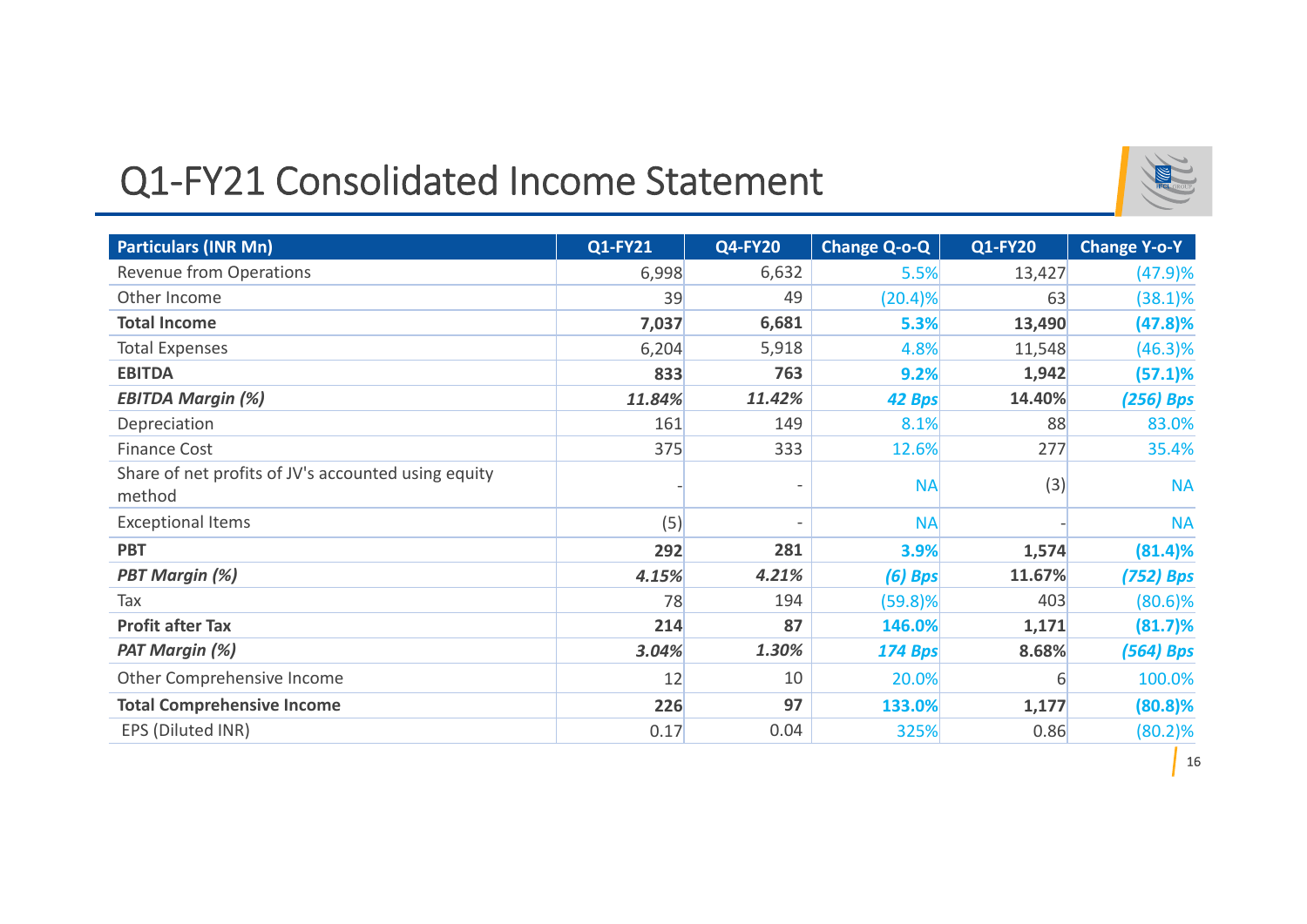## Q1‐FY21 Performance Metrics – Consolidated





17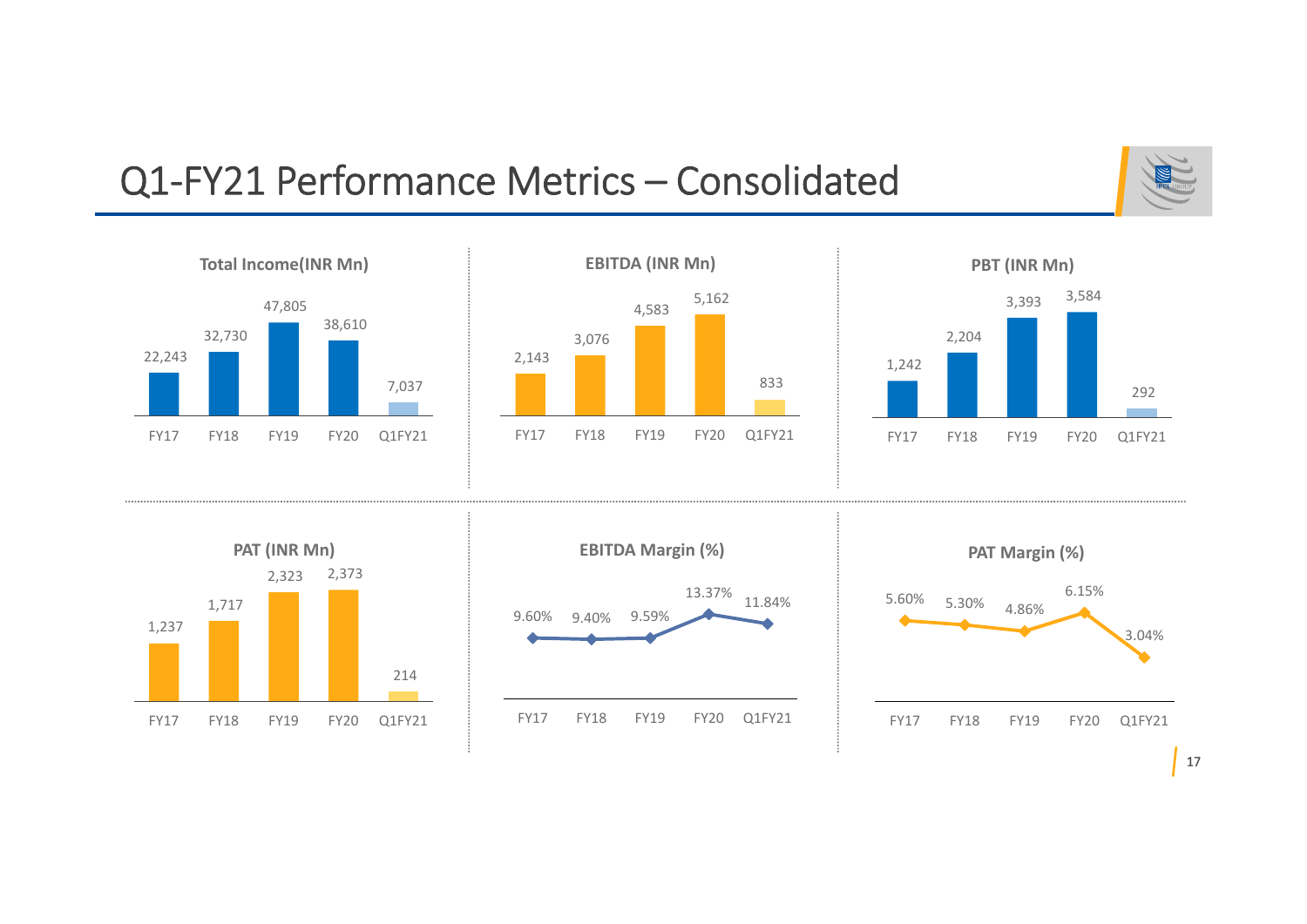## FY20 Performance Metrics – Consolidated





18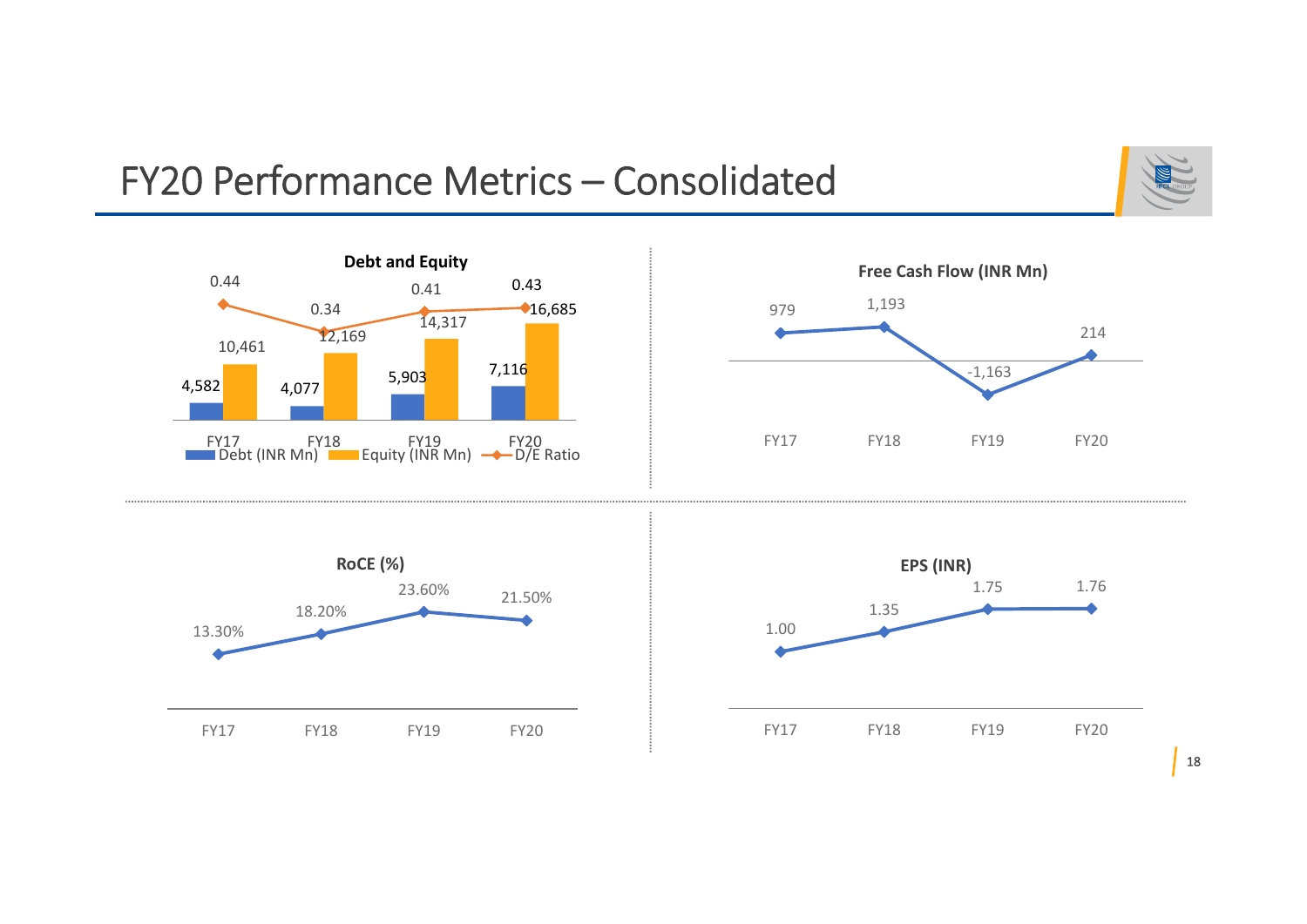## Financial Goals





### **Increase profits in absolute value**

- •Own technology products to deliver good returns
- •Choose high margin orders
- •Cost efficiency measure to continue

**Grow with Increased Returns &Create Shareholders' Value**



### **Continue with Low Gearing & Effective Working Capital Management**

- •Contain the gearing at reasonably low level
- •Effective management of Working Capital



•

### **Improve Returns & Ratios**

- Accelerate generation of Free Cash Flow
- •Continue to enhance RoCE
- •Expand EPS and other Return ratios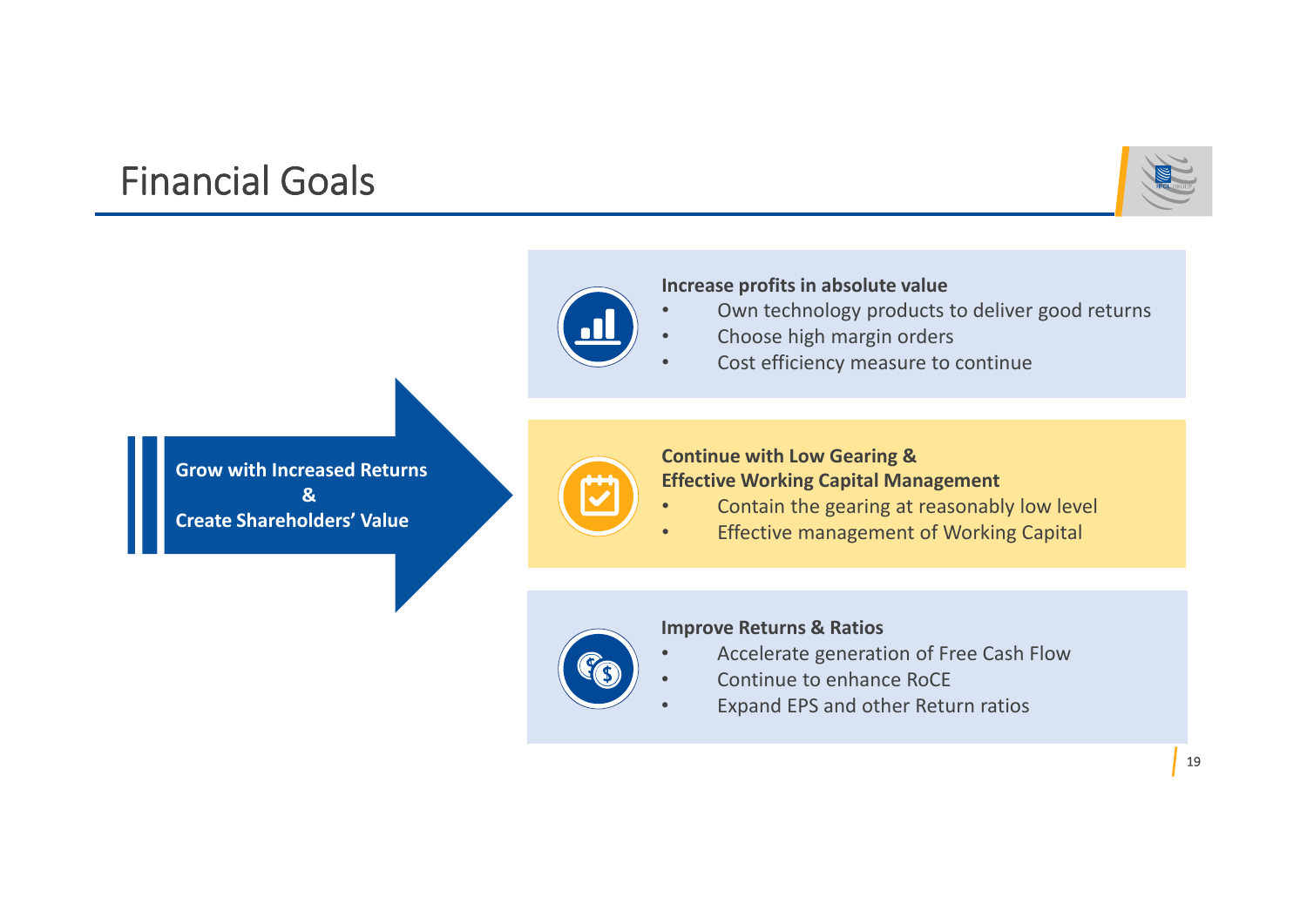## Historical Consolidated Income Statement



| <b>Particulars (INR Mn)</b>                                | <b>FY20</b>              | <b>FY19</b>              | <b>FY18</b> |
|------------------------------------------------------------|--------------------------|--------------------------|-------------|
| <b>Revenue from Operations</b>                             | 38,389                   | 47,378                   | 32,485      |
| Other Income                                               | 221                      | 427                      | 245         |
| <b>Total Income</b>                                        | 38,610                   | 47,805                   | 32,730      |
| <b>Total Expenses</b>                                      | 33,448                   | 43,222                   | 29,654      |
| <b>EBITDA</b>                                              | 5,162                    | 4,583                    | 3,076       |
| <b>EBITDA Margin (%)</b>                                   | 13.37%                   | 9.59%                    | 9.40%       |
| Depreciation                                               | 420                      | 270                      | 232         |
| <b>Finance Cost</b>                                        | 1,148                    | 919                      | 636         |
| Share of net profits of JV's accounted using equity method | (10)                     | (1)                      | 14          |
| <b>Exceptional Items</b>                                   | $\overline{\phantom{a}}$ | $\overline{\phantom{a}}$ | (18)        |
| <b>PBT</b>                                                 | 3,584                    | 3,393                    | 2,204       |
| <b>PBT Margin (%)</b>                                      | 9.28%                    | 7.10%                    | 6.73%       |
| Tax                                                        | 1,211                    | 1,070                    | 487         |
| <b>Profit after Tax</b>                                    | 2,373                    | 2,323                    | 1,717       |
| <b>PAT Margin (%)</b>                                      | 6.15%                    | 4.86%                    | 5.25%       |
| Other Comprehensive Income                                 | 10                       | 45                       | 12          |
| <b>Total Comprehensive Income</b>                          | 2,383                    | 2,368                    | 1,729       |
| EPS (Diluted INR)                                          | 1.76                     | 1.75                     | 1.35        |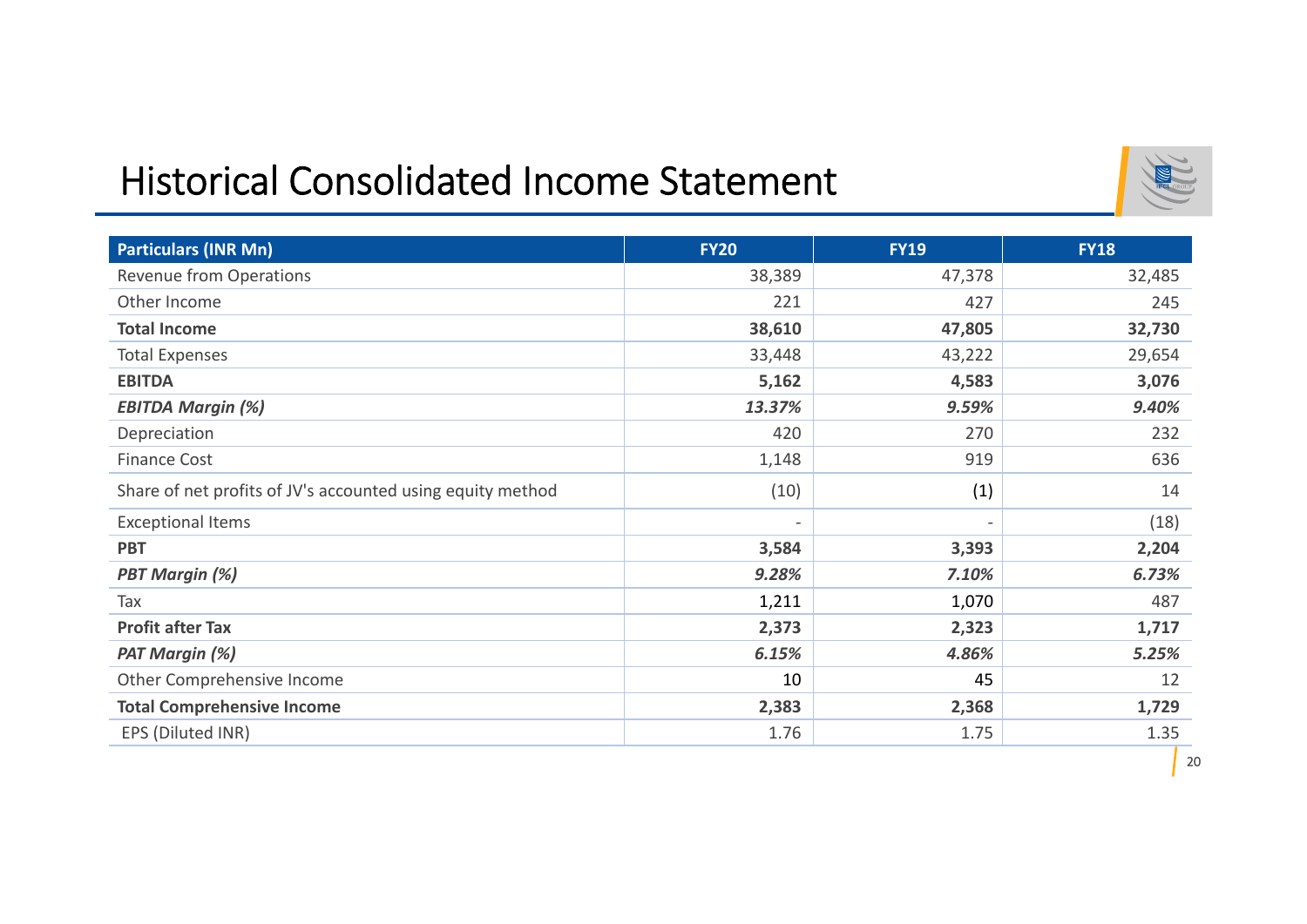### Historical Consolidated Balance Sheet

| <b>Equities &amp; Liabilities (INR Mn)</b>     | <b>FY20</b> | <b>FY19</b> | <b>FY18</b> | <b>Assets (INR Mn)</b>                  | <b>FY20</b> | <b>FY19</b> | <b>FY18</b> |
|------------------------------------------------|-------------|-------------|-------------|-----------------------------------------|-------------|-------------|-------------|
| (A) Share Capital                              | 1,284       | 1,274       | 1,239       | (A) Property plant & Equipment          | 4,369       | 2,022       | 1,657       |
| (B) Other Equity                               | 15,401      | 13,143      | 10,548      | (B) Capital Work in Progress            | 151         | 640         | 17          |
| Non Controlling Interest                       |             | $-100$      | (221)       | (C)Right-of-use-Assets                  | 201         |             |             |
| <b>Total -Shareholder Funds</b>                | 16,685      | 14,317      | 11,566      | (D) Goodwill                            | 262         | 259         | 259         |
|                                                |             |             |             | (E) Other Intangible Assets             | 208         | 103         | 44          |
| <b>Non Current Liabilities</b>                 |             |             |             | (F) Intangible Assets under development | 187         | 215         | 82          |
| (A) Financial Liabilities                      |             |             |             | (G) Investment in Associates/ JV        |             | 55          | 56          |
| (i) Borrowings                                 | 2,010       | 1,344       | 1,413       | (H) Financial Assets                    |             |             |             |
| (ii) Lease Liabilities                         | 169         |             |             | (i) Investment                          | 557         | 517         | 461         |
|                                                |             |             |             | (ii) Trade receivables                  | 1,199       | 905         | 518         |
| (iii) Financial guarantee Obligations          | 0           | 22          | 4           | (iii) Others                            | 380         | 362         | 133         |
| (B) Provisions                                 | 319         | 248         | 231         | (I) Deferred Tax (Net)                  | 122         | 799         | 1,187       |
| <b>Total - Non - Current Liabilities</b>       | 2,498       | 1,614       | 1,648       | (J) Other Non Current Assets            | 43          | 405         | 22          |
|                                                |             |             |             | Total - Non - Current Assets            | 7,679       | 6,282       | 4,436       |
| <b>Current Liabilities</b>                     |             |             |             | <b>Current Assets</b>                   |             |             |             |
| <b>Financial Liabilities</b>                   |             |             |             | (A) Inventories                         | 3,437       | 2,645       | 2,136       |
| (i) Borrowings                                 | 4,676       | 4,187       | 2,011       | (B) Financial Assets                    |             |             |             |
| (ii) Lease Liabilities                         | 50          |             |             | (i) Investment                          | 25          | 24          | 36          |
| (iii) Trade Payables                           | 8,152       | 8,645       | 5,626       | (ii) Trade Receivables                  | 16,098      | 14,724      | 11,823      |
| (iv) Other Financial Liabilities               | 5,271       | 2,398       | 4,372       | (iii) Cash & Cash Equivalents           | 164         | 175         | 666         |
| (B) Current Tax Liabilities                    |             |             |             | (iv) Bank balances other than above     | 1,754       | 1,418       | 655         |
| (C) Other Current Liabilities                  | 519         | 1,212       | 636         | (v) Loans                               | 150         | 140         | 98          |
|                                                |             |             |             | (vi) Others-Advances                    | 5,575       | 5,280       | 4,393       |
| (D) Contract Liabilities                       | 332         | 495         |             | (C) Current Tax Assets (Net)            | 975         | 595         | 964         |
| (E) Provisions                                 | 107         | 74          | 27          | (D) Contract Assets                     | 182         | 33          |             |
| <b>Total - Current Liabilities</b>             | 19,107      | 17,011      | 12,672      | (E) Other Current Assets                | 2,251       | 1,626       | 679         |
|                                                |             |             |             | <b>Total - Current Assets</b>           | 30,611      | 26,660      | 21,450      |
| <b>GRAND TOTAL - EQUITIES &amp; LIABILITES</b> | 38,290      | 32,942      | 25,886      | <b>GRAND TOTAL - ASSETS</b>             | 38,290      | 32,942      | 25,886      |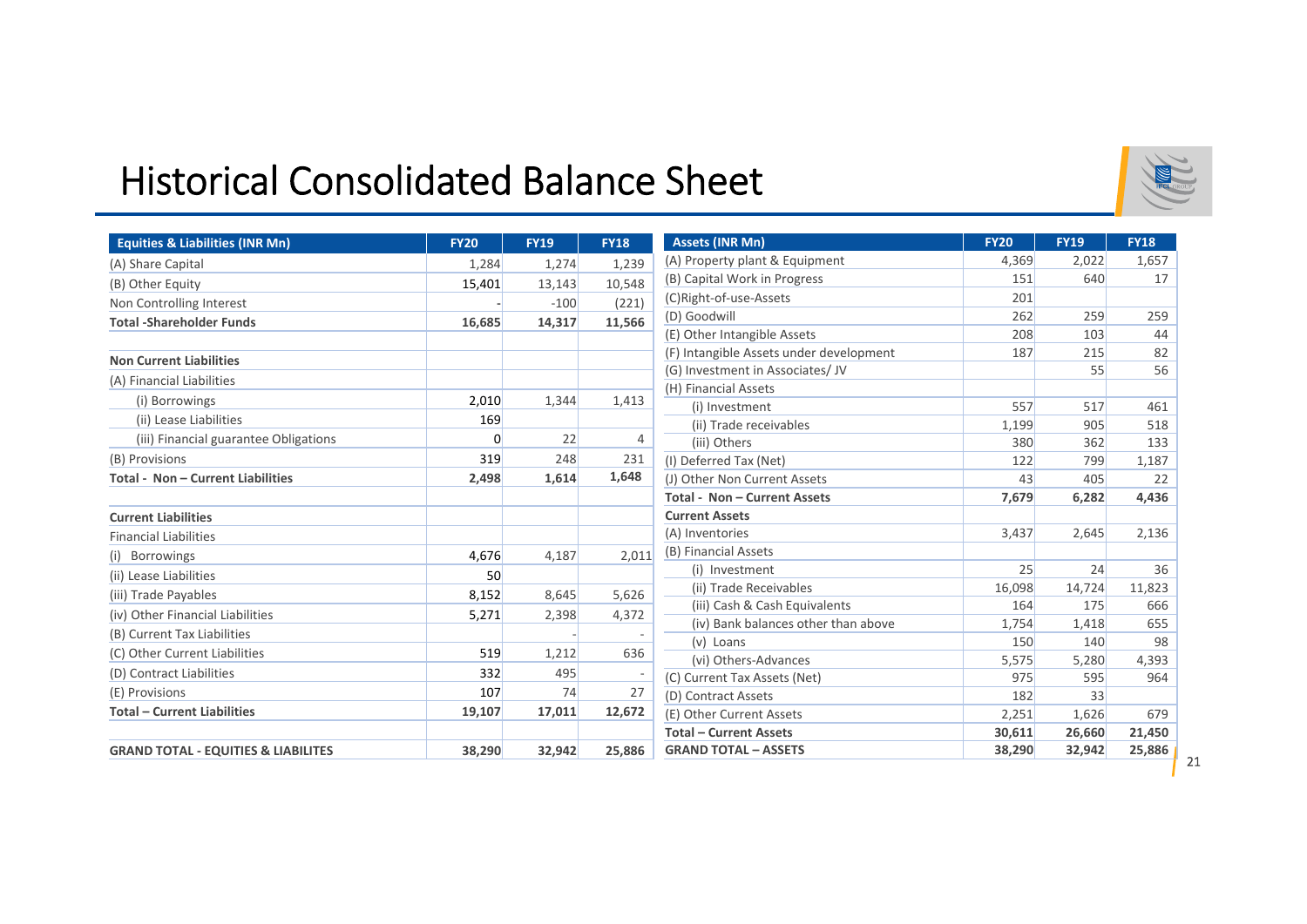## Returning to the Society

### **All Encompassing CSR Programme reaching to the ultimate beneficiaries**

- Five Mobile Medical Clinics in different states benefitting 500 individuals of underprivileged community everyday
- Equipped HFCL Medi Dialysis centre in Delhi
- Smart Class Education benefitting 10,000 underprivileged children
- Scholarships in various schools and colleges including IIT Madras for meritorious students
- Constructed Old Age Homes and providing them with the needed medical facilities
- Contribute to various other aspects for the welfare of the underprivileged with grants, sponsorships, disaster management contributions, food distribution etc.
- Work with reputed partners to deliver the service for the ultimate beneficiaries

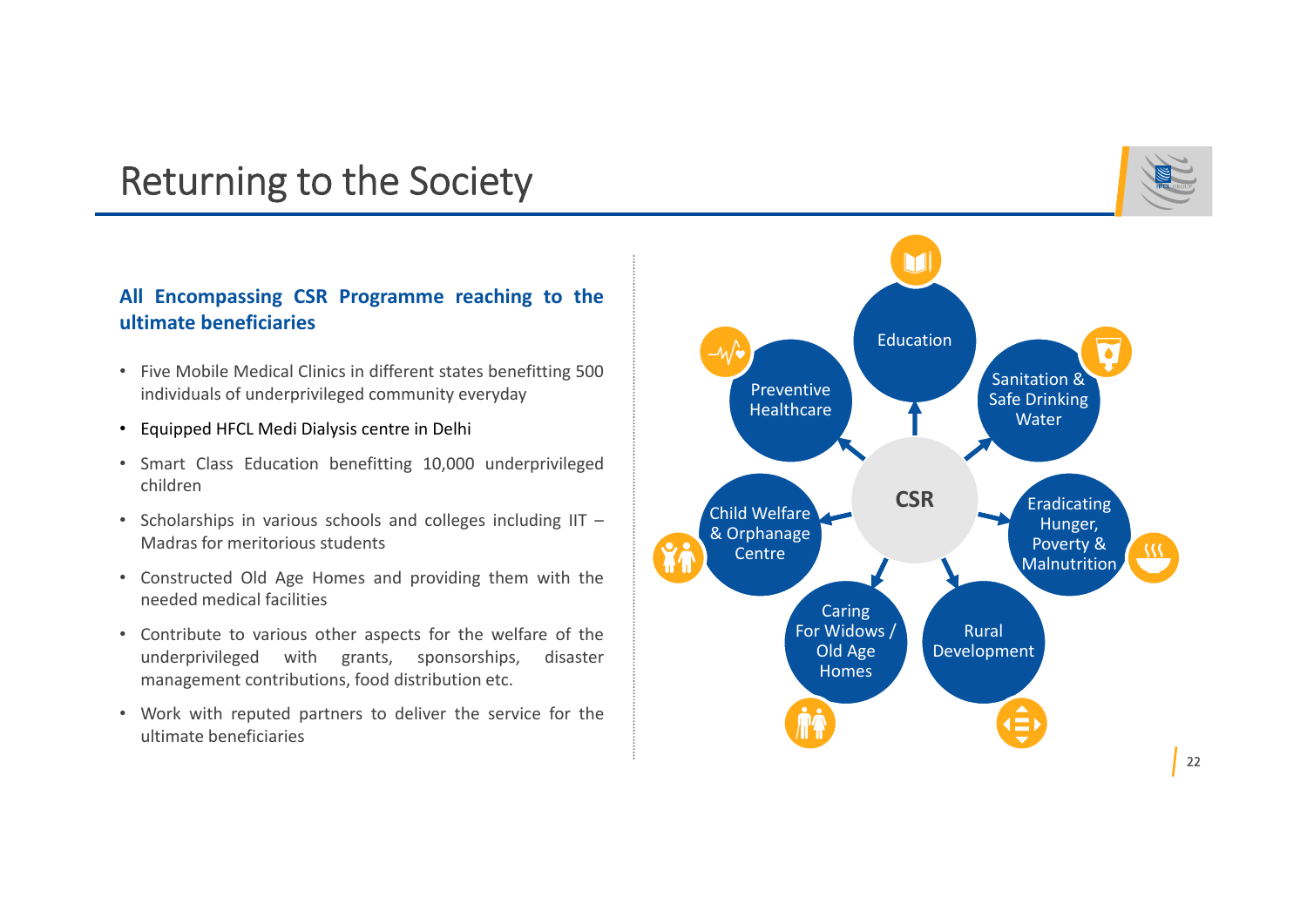## Capital Market Information





| Price Data (As On 30 <sup>th</sup> June, 2020) |           |  |  |  |  |
|------------------------------------------------|-----------|--|--|--|--|
| Face value (INR)                               | 1.0       |  |  |  |  |
| Market Price (INR)                             | 15.92     |  |  |  |  |
| 52 Week H/L (INR)                              | 22.3/8.15 |  |  |  |  |
| Market Cap (INR Mn)                            | 20,447.28 |  |  |  |  |
| Equity Shares Outstanding (Mn)                 | 1,284.4   |  |  |  |  |
| 1 Year Avg. Daily trading volume ('000)        | 2,837.7   |  |  |  |  |

**Shareholding ‐ (As on 30th June, 2020)**



23